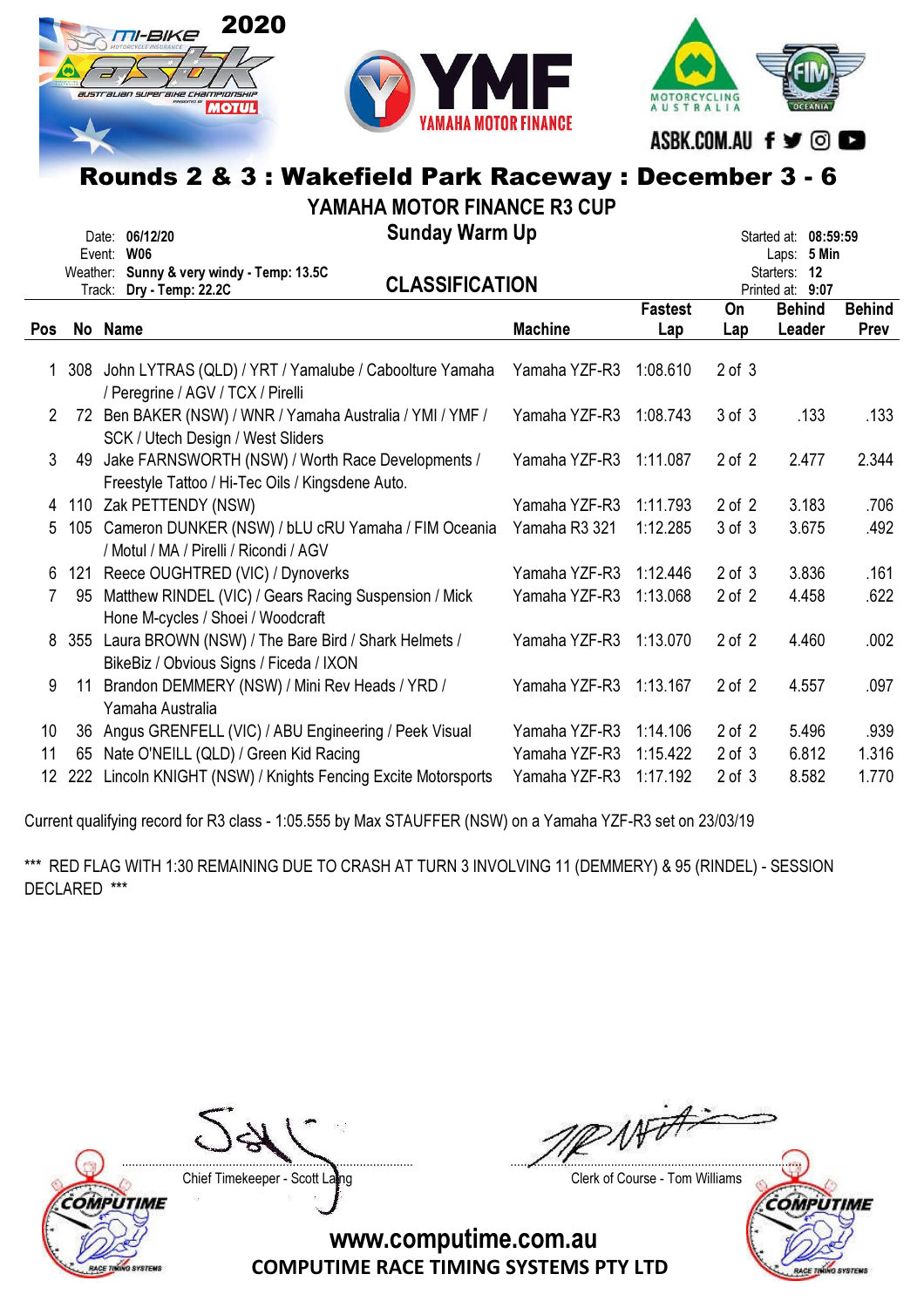



MOTORCYCLING<br>AUSTRALIA ASBK.COM.AU f ♥ © ■

# Rounds 2 & 3 : Wakefield Park Raceway : December 3 - 6

YAMAHA MOTOR FINANCE R3 CUP

|    | Date: 06/12/20<br>Event: W06                                          |          | <b>Sunday Warm Up</b>        |                  | Started at:              | 08:59:59<br>Laps: 5 Min |
|----|-----------------------------------------------------------------------|----------|------------------------------|------------------|--------------------------|-------------------------|
|    | Weather: Sunny & very windy - Temp: 13.5C<br>Track: Dry - Temp: 22.2C |          | <b>LAP TIMES</b>             |                  | Starters:<br>Printed at: | 12<br>9:07              |
|    | No Name                                                               | Lap 1    | Lap2                         | Lap <sub>3</sub> |                          |                         |
|    | 11 Brandon DEMMERY (NSW)                                              | 1:23.531 | 1:13.167                     |                  |                          |                         |
|    | 36 Angus GRENFELL (VIC)                                               | 1:23.963 | 1:14.106                     |                  |                          |                         |
| 49 | Jake FARNSWORTH (NSW)                                                 |          | 1:21.108 1:11.087            |                  |                          |                         |
|    | 65 Nate O'NEILL (QLD)                                                 |          | 1:27.122 1:15.422            | 1:17.387         |                          |                         |
|    | 72 Ben BAKER (NSW)                                                    |          | 1:18.850  1:09.564  1:08.743 |                  |                          |                         |
| 95 | Matthew RINDEL (VIC)                                                  |          | 1:23.766 1:13.068            |                  |                          |                         |
|    | 105 Cameron DUNKER (NSW)                                              |          | 1:21.994  1:14.081  1:12.285 |                  |                          |                         |
|    | 110 Zak PETTENDY (NSW)                                                | 1:21.961 | 1:11.793                     |                  |                          |                         |
|    | 121 Reece OUGHTRED (VIC)                                              | 1:25.048 | 1:12.446                     | 1:18.683         |                          |                         |
|    | 222 Lincoln KNIGHT (NSW)                                              | 1:28.661 | 1:17.192                     | 1:17.757         |                          |                         |
|    | 308 John LYTRAS (QLD)                                                 |          | 1:17.826 1:08.610            | 1:11.286         |                          |                         |
|    | 355 Laura BROWN (NSW)                                                 |          | 1:23.943 1:13.070            |                  |                          |                         |

\*\*\* RED FLAG WITH 1:30 REMAINING DUE TO CRASH AT TURN 3 INVOLVING 11 (DEMMERY) & 95 (RINDEL) - SESSION DECLARED \*\*\*



**ACE TINING SYSTEM** 

Chief Timekeeper - Scott Laing Chief Timekeeper - Scott Laing

 $w\neq 1$ ....................................................................................... .......................................................................................

COMPUTIME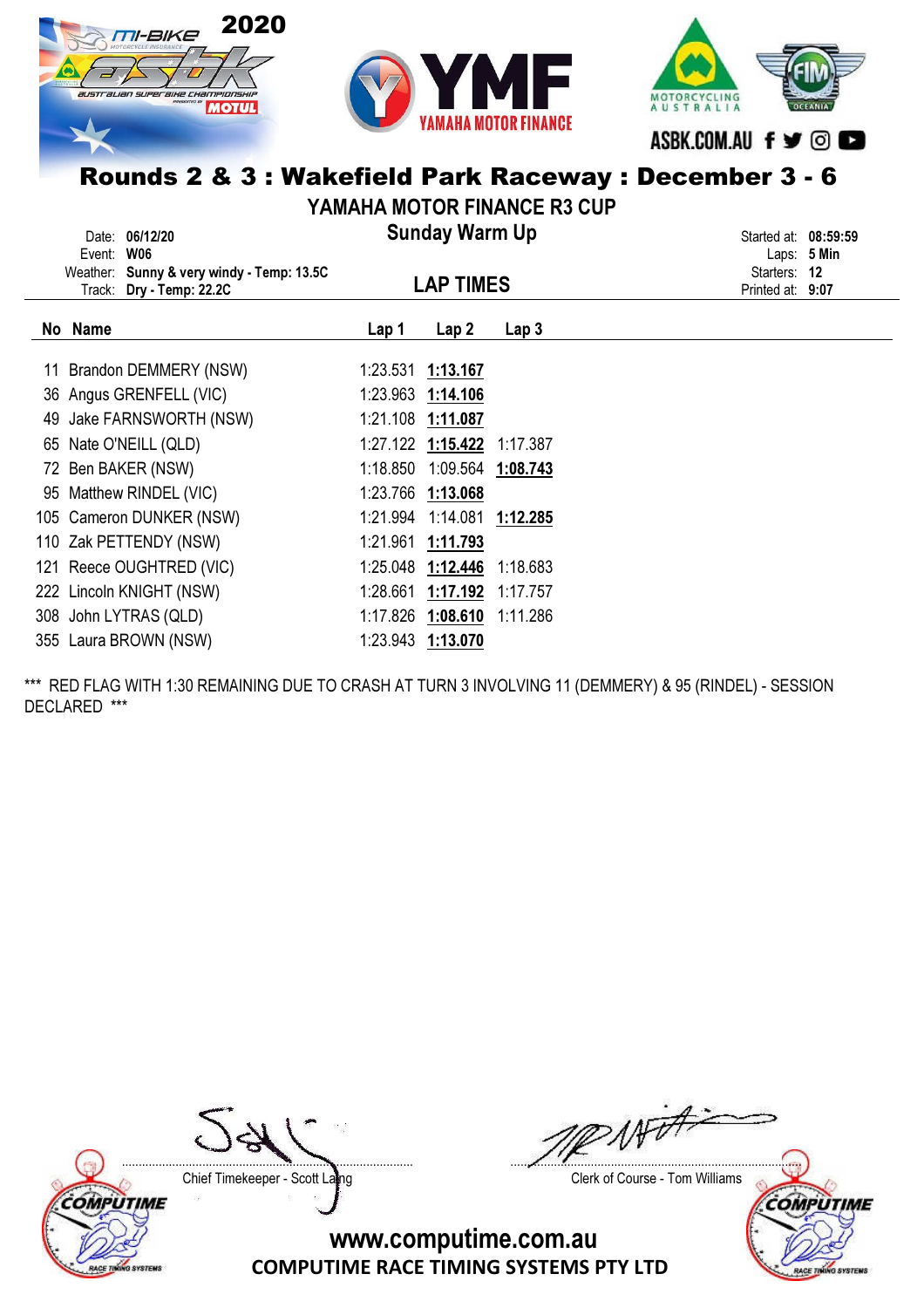





ASBK.COM.AU f ♥ © ■

### Rounds 2 & 3 : Wakefield Park Raceway : December 3 - 6

YAMAHA MOTOR FINANCE R3 CUP

| Date: 06/12/20                 |                                                                       |         |         |                 | <b>Sunday Warm Up</b> |         |                                 | Started at: 08:59:59 |                                  |  |  |
|--------------------------------|-----------------------------------------------------------------------|---------|---------|-----------------|-----------------------|---------|---------------------------------|----------------------|----------------------------------|--|--|
|                                | Event: W06                                                            |         |         |                 |                       |         |                                 |                      | Laps: 5 Min                      |  |  |
|                                | Weather: Sunny & very windy - Temp: 13.5C<br>Track: Dry - Temp: 22.2C |         |         |                 | <b>SPLIT TIMES</b>    |         |                                 |                      | Starters: 12<br>Printed at: 9:07 |  |  |
| Lap                            | Split 1                                                               | Split 2 | Split 3 | <b>Lap Time</b> | Lap                   | Split 1 | Split 2                         |                      | Split 3 Lap Time                 |  |  |
|                                |                                                                       |         |         |                 |                       |         |                                 |                      |                                  |  |  |
|                                | 11 Brandon DEMMERY (NSW) (9th)                                        |         |         |                 | $\overline{2}$        | 20.279  | 27.497                          | 26.305               | 1:14.081                         |  |  |
| 1                              | 26.718                                                                | 29.345  | 27.468  | 1:23.531 P      | $\overline{3}$        | 19.644  | 26.425                          | 26.216               | 1:12.285                         |  |  |
| 2                              | 19.915                                                                | 26.883  | 26.369  | 1:13.167        |                       |         |                                 |                      |                                  |  |  |
|                                |                                                                       |         |         |                 |                       |         | 110 Zak PETTENDY (NSW) (4th)    |                      |                                  |  |  |
|                                | 36 Angus GRENFELL (VIC) (10th)                                        |         |         |                 | 1                     | 27.492  | 27.516                          | 26.953               | 1:21.961 P                       |  |  |
|                                | 26.834                                                                | 29.486  | 27.643  | 1:23.963 P      | $\overline{2}$        | 19.576  | 26.274                          | 25.943               | 1:11.793                         |  |  |
| $\overline{2}$                 | 20.270                                                                | 27.041  | 26.795  | 1:14.106        |                       |         |                                 |                      |                                  |  |  |
|                                |                                                                       |         |         |                 |                       |         | 121 Reece OUGHTRED (VIC) (6th)  |                      |                                  |  |  |
|                                | 49 Jake FARNSWORTH (NSW) (3rd)                                        |         |         |                 | 1                     | 28.228  | 28.727                          | 28.093               | 1:25.048 P                       |  |  |
| 1.                             | 28.043                                                                | 26.717  | 26.348  | 1:21.108 P      | $\overline{2}$        | 19.790  | 26.687                          | 25.969               | 1:12.446                         |  |  |
| $\overline{2}$                 | 19.315                                                                | 26.002  | 25.770  | 1:11.087        | 3                     | 22.938  | 29.256                          | 26.489               | 1:18.683                         |  |  |
|                                |                                                                       |         |         |                 |                       |         |                                 |                      |                                  |  |  |
|                                | 65 Nate O'NEILL (QLD) (11th)                                          |         |         |                 |                       |         | 222 Lincoln KNIGHT (NSW) (12th) |                      |                                  |  |  |
| 1                              | 29.162                                                                | 30.304  | 27.656  | 1:27.122 P      | 1                     | 29.977  | 30.369                          | 28.315               | 1:28.661 P                       |  |  |
| 2                              | 21.170                                                                | 27.617  | 26.635  | 1:15.422        | 2                     | 21.380  | 28.280                          | 27.532               | 1:17.192                         |  |  |
| 3                              | 21.020                                                                | 28.995  | 27.372  | 1:17.387        | 3                     | 21.201  | 28.565                          | 27.991               | 1:17.757                         |  |  |
|                                | 72 Ben BAKER (NSW) (2nd)                                              |         |         |                 |                       |         | 308 John LYTRAS (QLD) (1st)     |                      |                                  |  |  |
| 1                              | 26.078                                                                | 27.158  | 25.614  | 1:18.850 P      | 1                     | 26.577  | 25.742                          | 25.507               | 1:17.826 P                       |  |  |
| 2                              | 18.969                                                                | 25.139  | 25.456  | 1:09.564        | $\overline{2}$        | 18.631  | 24.902                          | 25.077               | 1:08.610                         |  |  |
| 3                              | 18.801                                                                | 25.000  | 24.942  | 1:08.743        | 3                     | 18.850  | 26.099                          | 26.337               | 1:11.286                         |  |  |
|                                | 95 Matthew RINDEL (VIC) (7th)                                         |         |         |                 |                       |         | 355 Laura BROWN (NSW) (8th)     |                      |                                  |  |  |
| 1                              | 29.126                                                                | 28.083  | 26.557  | 1:23.766 P      | 1                     | 26.915  | 29.507                          | 27.521               | 1:23.943 P                       |  |  |
| $\overline{2}$                 | 19.897                                                                | 26.980  | 26.191  | 1:13.068        | $\overline{2}$        | 19.988  | 26.918                          | 26.164               | 1:13.070                         |  |  |
| 105 Cameron DUNKER (NSW) (5th) |                                                                       |         |         |                 |                       |         |                                 |                      |                                  |  |  |

1 26.030 28.821 27.143 1:21.994 P

\*\*\* RED FLAG WITH 1:30 REMAINING DUE TO CRASH AT TURN 3 INVOLVING 11 (DEMMERY) & 95 (RINDEL) - SESSION DECLARED \*\*\*



Chief Timekeeper - Scott Laing Chief Timekeeper - Scott Laing

 $W\vec{v}$ ....................................................................................... .......................................................................................

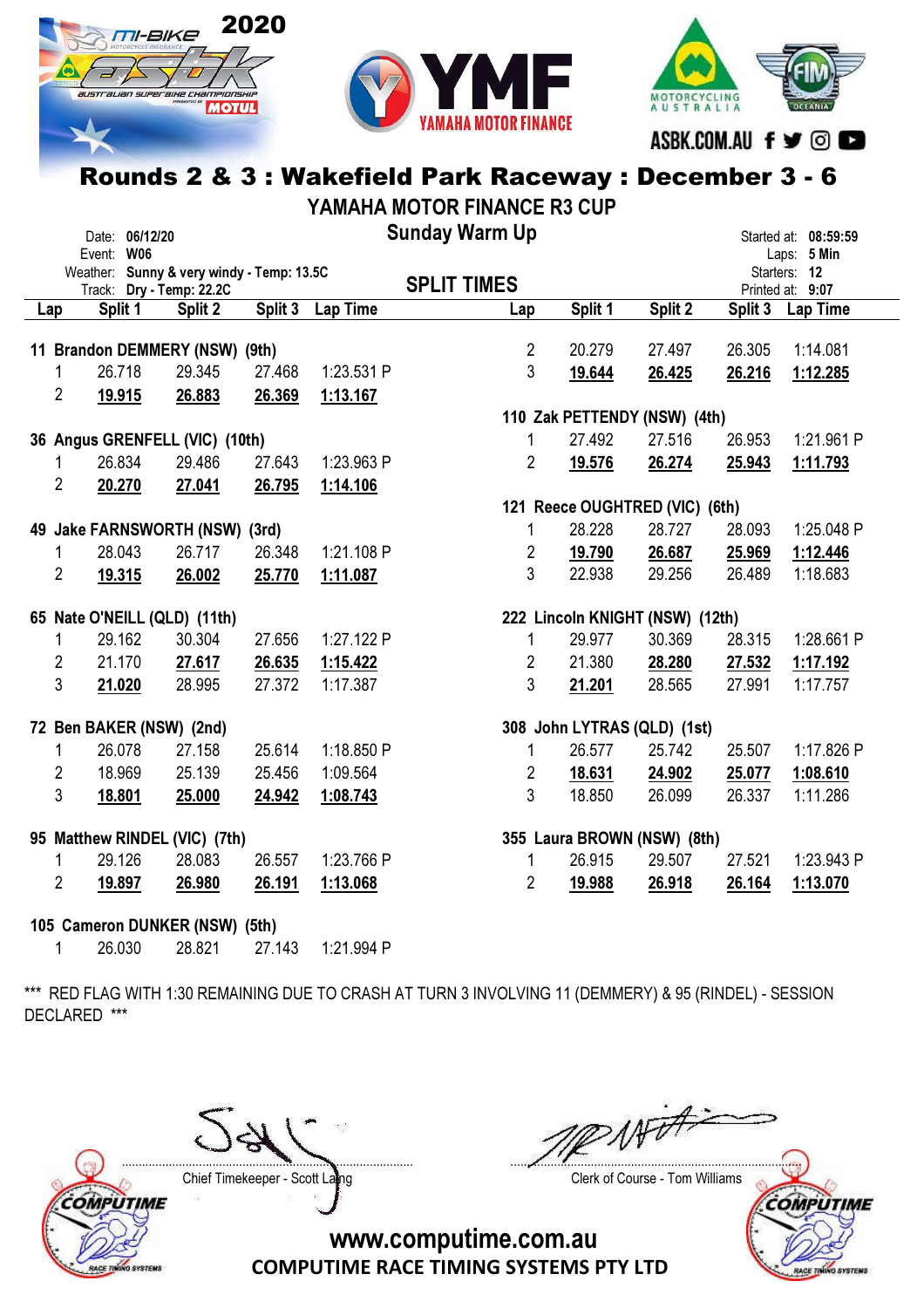

## Rounds 2 & 3 : Wakefield Park Raceway : December 3 - 6

YAMAHA MOTOR FINANCE R3 CUP

| Event:   | Date: 06/12/20<br>W06<br>Track: Dry - Temp: 22.2C | Weather: Sunny & very windy - Temp: 13.5C | <b>Sunday Warm Up</b><br><b>FASTEST LAPS SEQUENCE</b> |                | Started at: 08:59:59<br>Starters: 12<br>Printed at: 9:07 | Laps: $5$ Min |     |
|----------|---------------------------------------------------|-------------------------------------------|-------------------------------------------------------|----------------|----------------------------------------------------------|---------------|-----|
|          | Race                                              |                                           |                                                       |                | <b>Fastest</b>                                           |               | On  |
|          | Time                                              | No Name                                   |                                                       | <b>Machine</b> |                                                          | Lap           | Lap |
| 1:26.731 |                                                   | 72 Ben BAKER (NSW)                        |                                                       | Yamaha YZF-R3  | 1:18.850                                                 |               |     |
| 1:44.164 |                                                   | 308 John LYTRAS (QLD)                     |                                                       | Yamaha YZF-R3  | 1:17.826                                                 |               |     |
| 2:36.295 |                                                   | 72 Ben BAKER (NSW)                        |                                                       | Yamaha YZF-R3  | 1:09.564                                                 |               | 2   |
| 2:52.774 |                                                   | 308 John LYTRAS (QLD)                     |                                                       | Yamaha YZF-R3  | 1:08.610                                                 |               | 2   |

\*\*\* RED FLAG WITH 1:30 REMAINING DUE TO CRASH AT TURN 3 INVOLVING 11 (DEMMERY) & 95 (RINDEL) - SESSION DECLARED \*\*\*





Chief Timekeeper - Scott Laing Chief Timekeeper - Scott Laing

AFOFF ....................................................................................... .......................................................................................

**COMPUTIME SYSTEMS**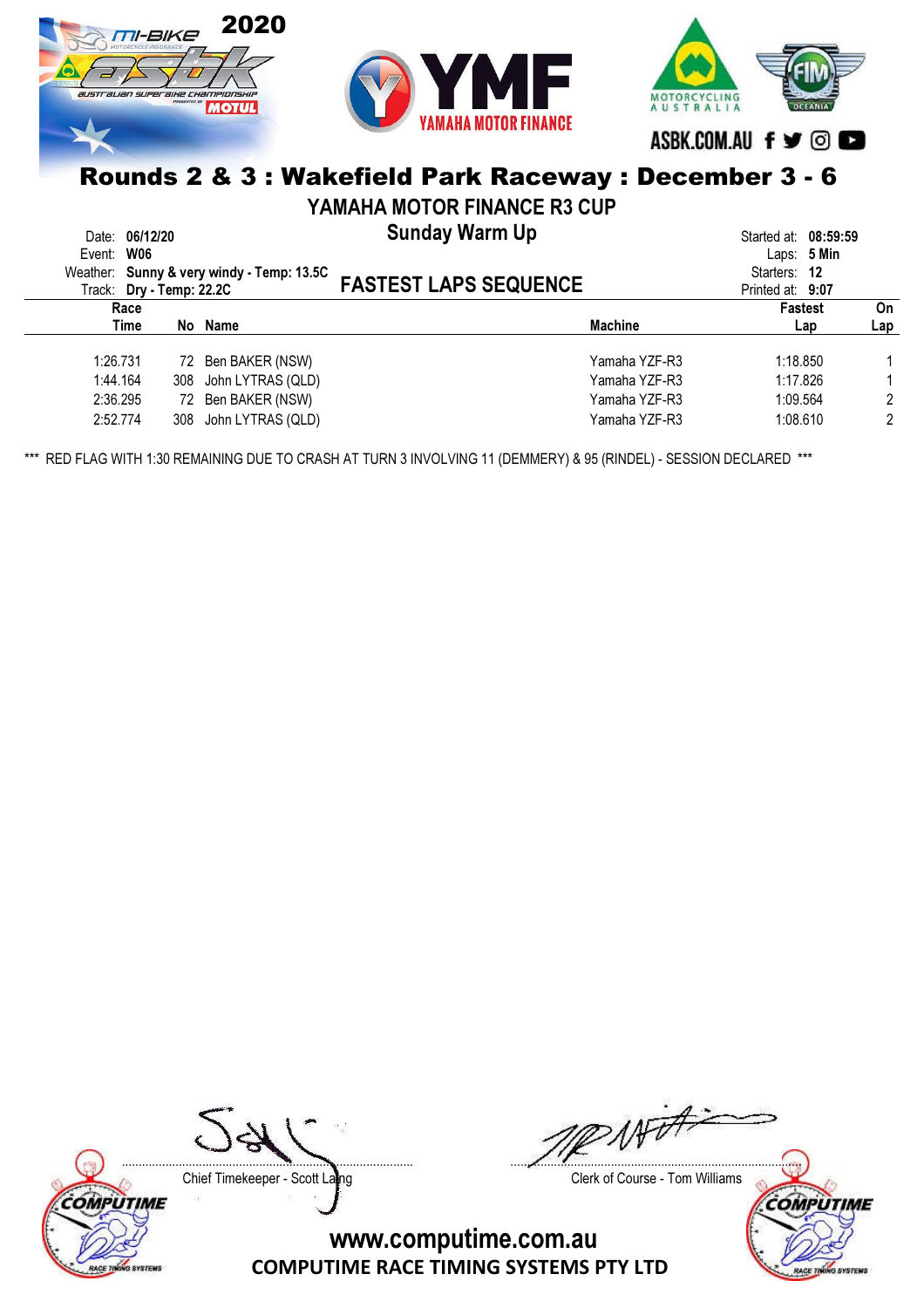



ASBK.COM.AU f ♥ © ■

MOTORCYCLING<br>AUSTRALIA

## Rounds 2 & 3 : Wakefield Park Raceway : December 3 - 6

YAMAHA MOTOR FINANCE R3 CUP

Sunday Warm Up Date: 06/12/20 Started at: 08:59:59

|                 | <b>W06</b><br>Event:                         |        |                      |        |                           |        |                     | 5 Min<br>Laps:  |          |  |
|-----------------|----------------------------------------------|--------|----------------------|--------|---------------------------|--------|---------------------|-----------------|----------|--|
|                 | Sunny & very windy - Temp: 13.5C<br>Weather: |        |                      |        |                           |        |                     | Starters:<br>12 |          |  |
|                 | Dry - Temp: 22.2C<br>Track:                  |        |                      |        | <b>BEST PARTIAL TIMES</b> |        | Printed at:<br>9:07 |                 |          |  |
|                 | Split 1                                      |        | Split 2              |        | Split 3                   |        | <b>LAP</b>          |                 |          |  |
| <b>Pos</b>      | Name                                         | Time   | Name                 | Time   | Name                      | Time   | Name                | Ideal           | Fastest  |  |
|                 |                                              |        |                      |        |                           |        |                     |                 |          |  |
|                 | J. LYTRAS                                    | 18.631 | J. LYTRAS            | 24.902 | <b>B. BAKER</b>           | 24.942 | <b>J. LYTRAS</b>    | 1:08.610        | 1:08.610 |  |
| 2.              | <b>B. BAKER</b>                              | 18.801 | <b>B. BAKER</b>      | 25,000 | J. LYTRAS                 | 25.077 | <b>B. BAKER</b>     | 1:08.743        | 1:08.743 |  |
| 3.              | J. FARNSWORTH                                | 19.315 | <b>J. FARNSWORTH</b> | 26.002 | <b>J. FARNSWORTH</b>      | 25,770 | <b>J. FARNSWO</b>   | 1:11.087        | 1:11.087 |  |
|                 | Z. PETTENDY                                  | 19.576 | Z. PETTENDY          | 26.274 | Z. PETTENDY               | 25.943 | <b>Z. PETTENDY</b>  | 1:11.793        | 1:11.793 |  |
| 5               | C. DUNKER                                    | 19.644 | C. DUNKER            | 26.425 | R. OUGHTRED               | 25.969 | <b>C. DUNKER</b>    | 1:12.285        | 1:12.285 |  |
| 6               | R. OUGHTRED                                  | 19.790 | R. OUGHTRED          | 26.687 | L. BROWN                  | 26.164 | <b>R. OUGHTRE</b>   | 1:12.446        | 1:12.446 |  |
|                 | <b>M. RINDEL</b>                             | 19.897 | <b>B. DEMMERY</b>    | 26.883 | <b>M. RINDEL</b>          | 26.191 | <b>M. RINDEL</b>    | 1:13.068        | 1:13.068 |  |
| 8               | <b>B. DEMMERY</b>                            | 19.915 | L. BROWN             | 26.918 | C. DUNKER                 | 26.216 | L. BROWN            | 1:13.070        | 1:13.070 |  |
| 9               | L. BROWN                                     | 19.988 | <b>M. RINDEL</b>     | 26.980 | <b>B. DEMMERY</b>         | 26,369 | <b>B. DEMMERY</b>   | 1:13.167        | 1:13.167 |  |
| 10              | A. GRENFELL                                  | 20.238 | A. GRENFELL          | 27.041 | N. O'NEILL                | 26.635 | A. GRENFELL         | 1:14.074        | 1:14.106 |  |
| 11              | N. O'NEILL                                   | 21.020 | N. O'NEILL           | 27.617 | A. GRENFELL               | 26.795 | N. O'NEILL          | 1:15.272        | 1:15.422 |  |
| 12 <sup>°</sup> | L. KNIGHT                                    | 21.201 | L. KNIGHT            | 28.280 | L. KNIGHT                 | 27.532 | <b>L. KNIGHT</b>    | 1:17.013        | 1:17.192 |  |

\*\*\* RED FLAG WITH 1:30 REMAINING DUE TO CRASH AT TURN 3 INVOLVING 11 (DEMMERY) & 95 (RINDEL) - SESSION DECLARED \*\*\*

Chief Timekeeper - Scott Laing Chief Timekeeper - Scott Laing

COMPUTIME

**O SYSTEM** 

Not ? ....................................................................................... .......................................................................................